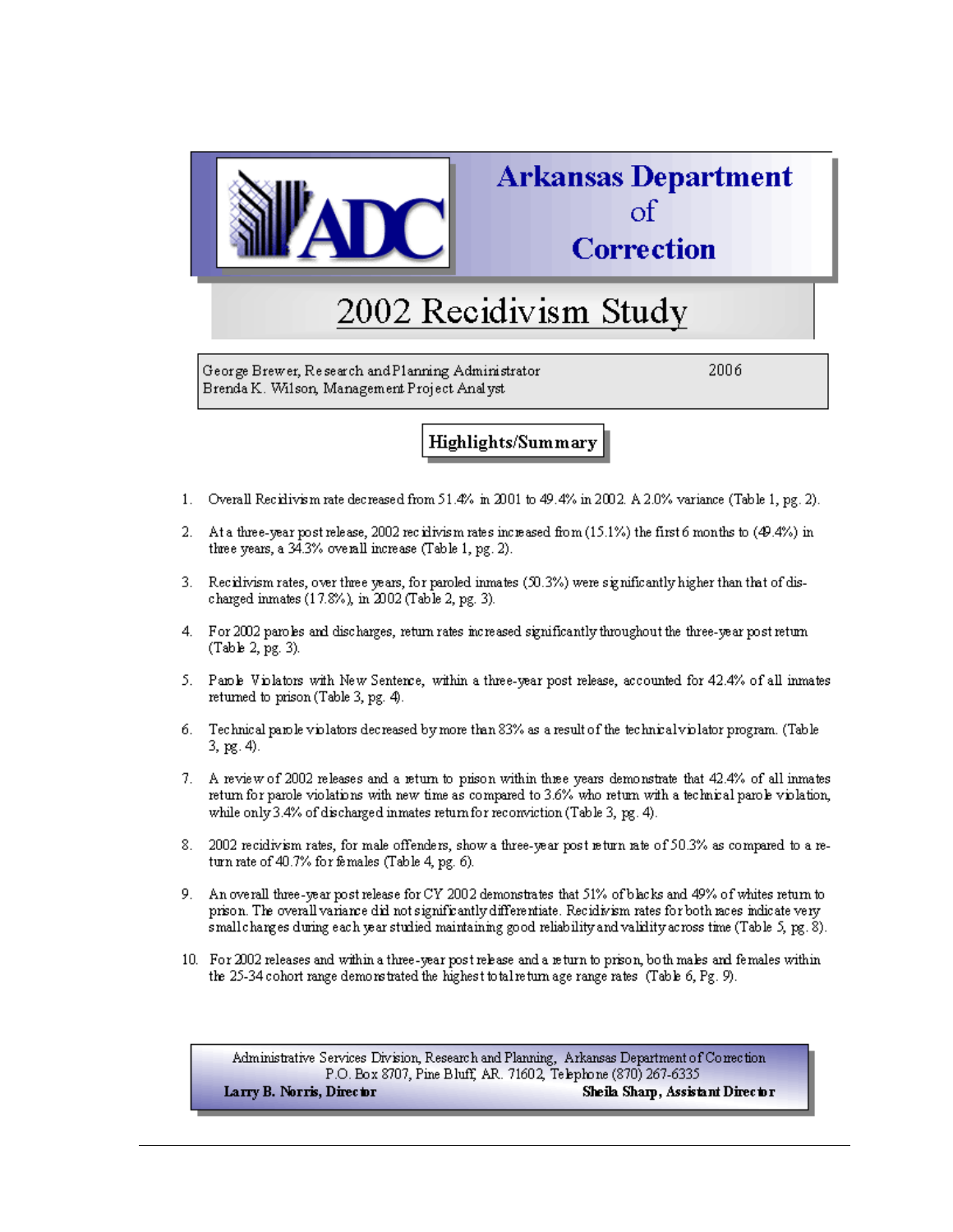## *Arkansas' Recidivism Study (Addendum)*

The **2002** recidivism research is an addendum to the original 1997-1999 study produced in 2003 and the 2000 addendum produced in 2004 and the 2001 addendum produced in 2005. This addendum was prepared by the Arkansas Department of Correction's Research and Planning Division. The addendum reviews the return rates of inmates released from custody in **CY 2002**, as compared to prior years. The data for this research was obtained from the ADC electronic Offender Management Information System (eOMIS). If an individual was released **January 1, 2002** through **December 31, 2002**, the data provided reflects returns for a full three-year post release to **December 2005**. All charts and tables reflect a three-year post release review and utilized strictly for clarity and ease to the reader.

The study is categorized into return rates of six (6) months, one (1) year, and three (3) years, respectively. As with the 2001 addendum regarding a three-year post release of inmates produced in 2005, the ADC Research and Planning Section will continue to study, track and update trends in release/return rates annually.

## *Overall Recidivism Rates*

As demonstrated, table one (1) and figure one (1) show the overall ADC **2002** recidivism rates. The post-release period consists of six months, one-year, and three years, from **1997** through **2002**. In **2002**, there were a total of **6,015** inmates released from ADC (refer to table, year **2002**). Within six months of release, **15.1%** returned to prison. Within one year of release, **28.5%** returned and within three years there was an overall of **49.4%** returned to prison. **ADC is experiencing an approximate 50% return rate of inmates released from prison.**

*\* In all tables, the "number of releases", are the number of unduplicated releases in a given year used to generate recidivism rates. Table and Figure 1 do not specify the type of return. They demonstrate an overall return rate, regardless of reason.* 

**Table 1** 

|         | <b>Overall Recidivism Rates</b> |                 |            |                       |        |            |            |                |  |  |  |
|---------|---------------------------------|-----------------|------------|-----------------------|--------|------------|------------|----------------|--|--|--|
| Release | <b>Total Number</b>             | % Returned      | # Returned | % Returned # Returned |        | % Returned | # Returned | Total %        |  |  |  |
| Year    | <b>Releases</b>                 | <b>6 Months</b> | 6 Months   | 1 Year                | 1 Year | 3 Years    | 3 Years    | <b>Returns</b> |  |  |  |
|         |                                 |                 |            |                       |        |            |            |                |  |  |  |
| 1997    | 4668                            | 15.4%           | 721        | 29.9%                 | 1394   | 49.0%      | 2289       | 49.0%          |  |  |  |
| 1998    | 5434                            | 16.5%           | 898        | 31.2%                 | 1694   | 52.0%      | 2825       | 50.7%          |  |  |  |
| 1999    | 5330                            | 15.6%           | 832        | 30.6%                 | 1629   | 51.4%      | 2738       | 51.4%          |  |  |  |
| 2000    | 5872                            | 14.2%           | 834        | 29.0%                 | 1701   | 51.8%      | 3040       | 51.8%          |  |  |  |
| 2001    | 5962                            | 15.9%           | 948        | 29.7%                 | 1771   | 51.4%      | 3066       | 51.4%          |  |  |  |
| 2002    | 6015                            | 15.1%           | 911        | 28.5%                 | 1716   | 49.4%      | 2969       | 49.4%          |  |  |  |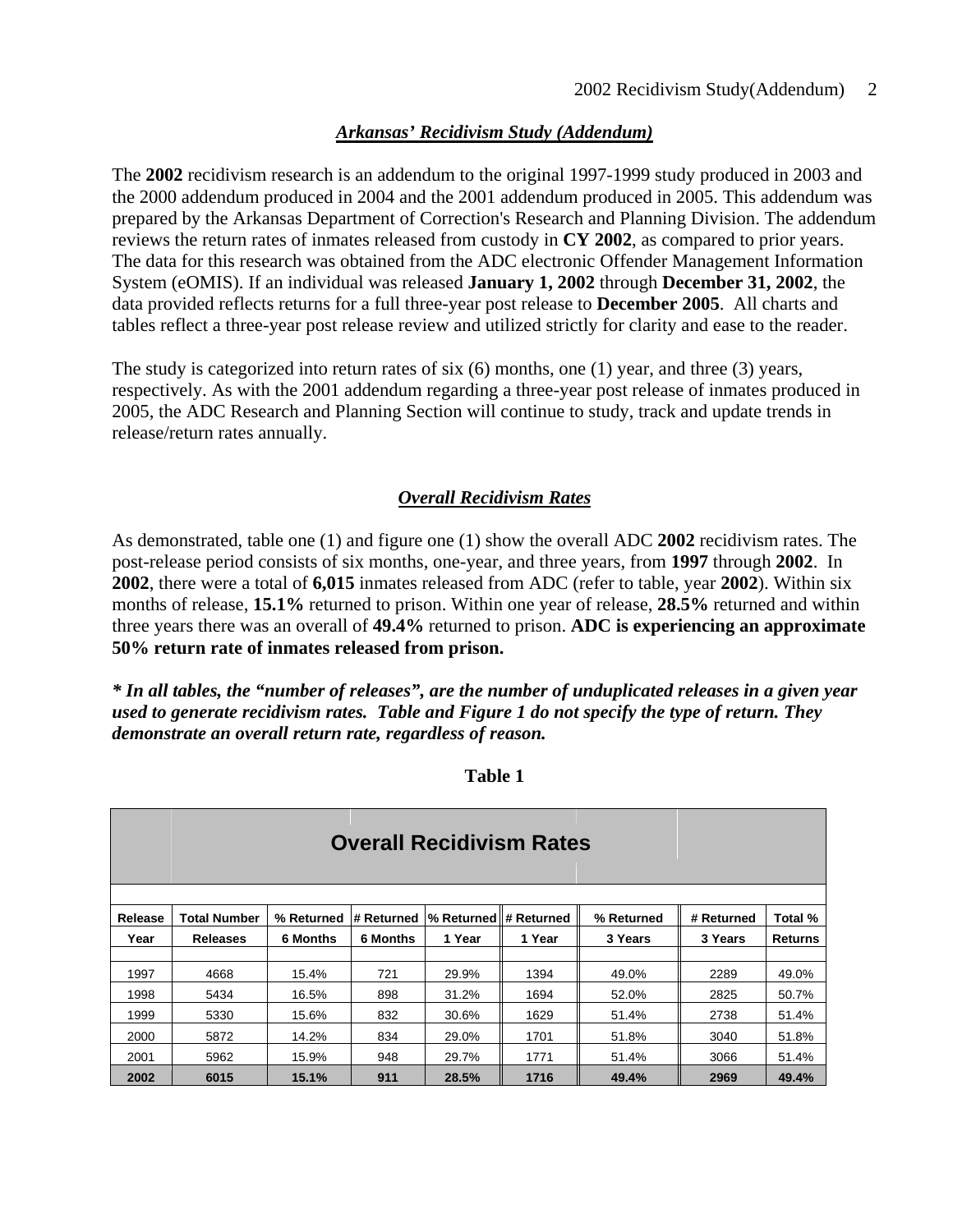

## *Recidivism Rates: Release Type*

Table two (2) demonstrates recidivism rate by type of release. ADC releases inmates by parole with supervision, which is granted by the Parole Board or by discharge (max flat of sentence). In **2002**, there were **5,841** inmates released by regular parole and **174** inmates discharged. Results indicate that within six months of release in **2002**, **910 or 15.6%** inmates released returned as a result of parole violation, while only **1 or 0.5%** of inmates discharged returned with a new sentence. Total returns for **2002** parole releases from ADC demonstrate a **50.3%** recidivism rate, while discharges show a **17.8%** return rate.

| <b>Recidivism Rates By Type of Release</b> |                   |                 |                |                |                |                |                |                |  |
|--------------------------------------------|-------------------|-----------------|----------------|----------------|----------------|----------------|----------------|----------------|--|
|                                            |                   |                 |                |                |                |                |                |                |  |
| Year                                       | Type of           | Total           | 6 Mths         | %              | 1 Year         | %              | 3 Years        | %              |  |
|                                            | Release           | <b>Releases</b> | <b>Returns</b> | <b>Returns</b> | <b>Returns</b> | <b>Returns</b> | <b>Returns</b> | <b>Returns</b> |  |
| 1997                                       | Paroled - Regular | 3964            | 693            | 17.5%          | 1316           | 33.2%          | 2129           | 53.7%          |  |
|                                            | Discharge         | 692             | 28             | 4.0%           | 77             | 11.1%          | 204            | 29.5%          |  |
| 1998                                       | Paroled - Regular | 4798            | 870            | 18.1%          | 1557           | 32.5%          | 2596           | 54.1%          |  |
|                                            | Discharge         | 624             | 27             | 4.3%           | 65             | 10.4%          | 156            | 25.0%          |  |
| 1999                                       | Paroled - Regular | 4677            | 803            | 17.2%          | 1557           | 33.3%          | 2553           | 54.6%          |  |
|                                            | Discharge         | 643             | 28             | 4.4%           | 71             | 11.0%          | 184            | 28.6%          |  |
| 2000                                       | Paroled - Regular | 5691            | 832            | 14.6%          | 1691           | 29.7%          | 3005           | 52.8%          |  |
|                                            | Discharge         | 181             | 2              | 1.1%           | 10             | 5.5%           | 35             | 19.3%          |  |
| 2001                                       | Paroled - Regular | 5778            | 947            | 16.4%          | 1762           | 30.5%          | 3042           | 52.6%          |  |
|                                            | Discharge         | 184             |                | 0.5%           | 9              | 4.9%           | 24             | 13.0%          |  |
| 2002                                       | Paroled - Regular | 5841            | 910            | 15.6%          | 1707           | 29.26%         | 2938           | 50.3%          |  |
|                                            | Discharge         | 174             | 1              | 0.6%           | 9              | 6.2%           | 31             | 17.8%          |  |
|                                            |                   |                 |                |                |                |                |                |                |  |
| <b>Total Paroled - Regular</b>             |                   | 30749           | 5055           | 16.4%          | 9590           | 31.2%          | 16263          | 52.9%          |  |
| <b>Total Discharged</b>                    |                   | 2498            | 87             | 3.5%           | 241            | 5.6%           | 634            | 25.4 %         |  |

| <b>Table 2</b> |  |
|----------------|--|
|----------------|--|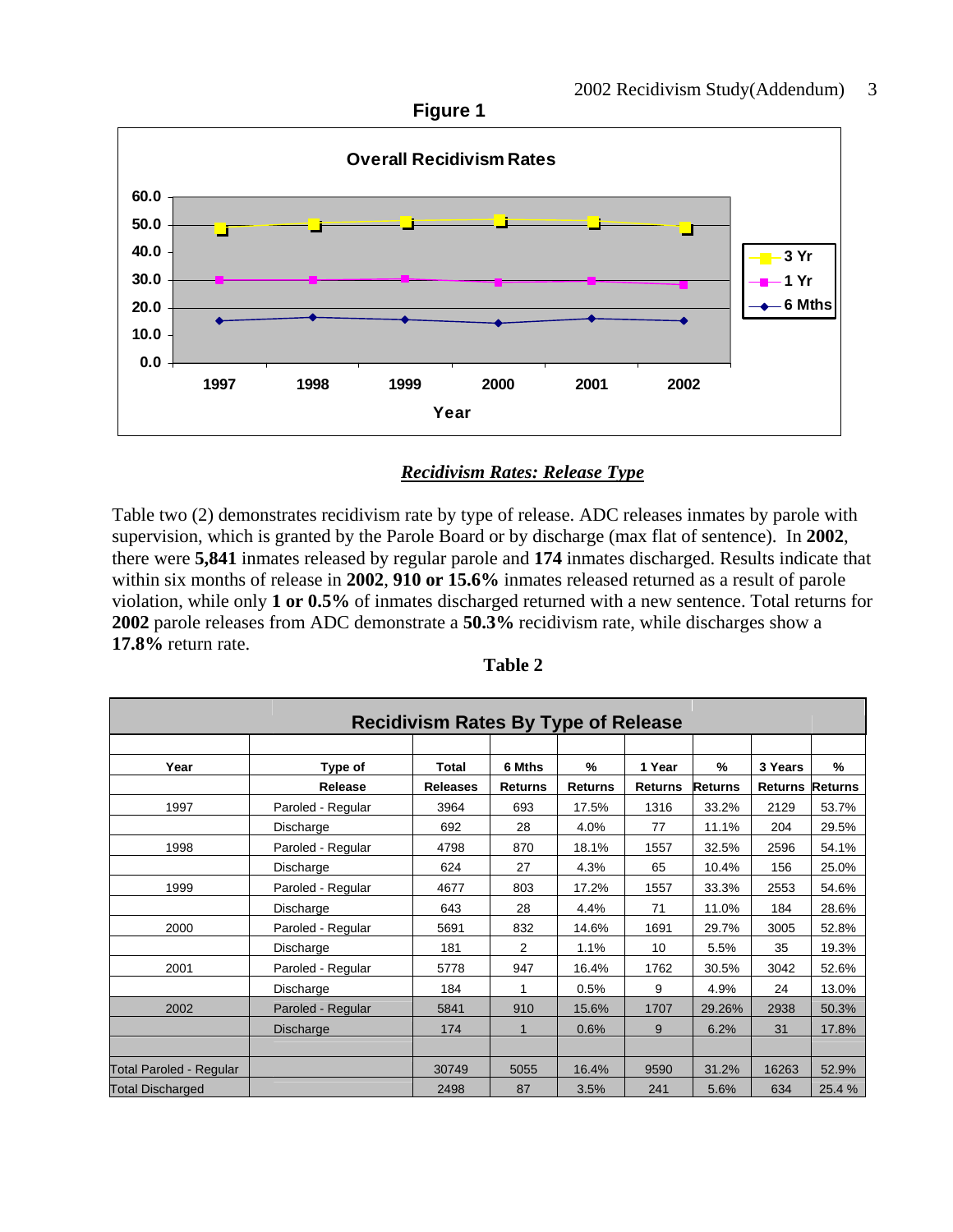## *Recidivism Rates: (Return Types) Parolees and Discharges*

Table 3 and Figures (3, 3-1, 3-2, 3-3) show inmates that return to prison for parole violations with a new sentence(s), parole violators returning with a technical violation(s), and discharged (a reconvicted inmate) that returned to prison as a recommitment with a new sentence. Since the opening of the Technical Parole Violator Program, a return to prison for a technical violation while on parole has vastly decreased, while a parole violation with a new sentence has more thatn doubled. **Even though a new conviction may also have a technical violation attached, the new conviction in most cases will supersede the technical violation making the new conviction the primary reason for return to prison.** In **2002**, as reflected in Table 3 and Figure 3, within three years, **2,549 or 42.4%** of the parolees return to prison as a result of a parole violation with new sentence, **215 or 3.6%** returned as a result of a technical violation, and **205 or 3.4%** of the discharged inmates returned as a result of a new charge.

|              | <b>Recidivism Of Parolees And Discharges</b> |                          |                          |                        |                          |                     |                           |                     |  |  |
|--------------|----------------------------------------------|--------------------------|--------------------------|------------------------|--------------------------|---------------------|---------------------------|---------------------|--|--|
|              |                                              |                          |                          |                        |                          |                     |                           |                     |  |  |
|              | <b>Total</b>                                 |                          |                          |                        |                          |                     |                           |                     |  |  |
| Year         | <b>Releases</b>                              | Type of<br><b>Return</b> | 6 Mths<br><b>Returns</b> | $\%$<br><b>Returns</b> | 1 Year<br><b>Returns</b> | %<br><b>Returns</b> | 3 Years<br><b>Returns</b> | %<br><b>Returns</b> |  |  |
|              |                                              | <b>PV/New Sentence</b>   | 179                      | 3.8%                   | 326                      | 6.9%                | 512                       | 10.9%               |  |  |
| 1997         | 4668                                         | PV/Technical             | 511                      | 10.9%                  | 976                      | 20.9%               | 1453                      | 31.1%               |  |  |
|              |                                              | Discharge - Reconviction | 31                       | 0.7%                   | 92                       | 2.0%                | 324                       | 7.0%                |  |  |
|              |                                              | <b>PV/New Sentence</b>   | 195                      | 3.6%                   | 378                      | 7.0%                | 629                       | 11.6%               |  |  |
| 1998         | 5434                                         | PV/Technical             | 674                      | 12.4%                  | 1167                     | 21.5%               | 1854                      | 34.1%               |  |  |
|              |                                              | Discharge - Reconviction | 29                       | 0.5%                   | 79                       | 1.4%                | 272                       | 5.0%                |  |  |
|              |                                              | <b>PV/New Sentence</b>   | 217                      | 4.1%                   | 388                      | 7.3%                | 616                       | 11.6%               |  |  |
| 1999         | 5323                                         | PV/Technical             | 581                      | 10.9%                  | 1156                     | 21.7%               | 1848                      | 34.7%               |  |  |
|              |                                              | Discharge - Reconviction | 30                       | 0.6%                   | 81                       | 1.6%                | 309                       | 5.9%                |  |  |
|              |                                              | <b>PV/New Sentence</b>   | 196                      | 3.3%                   | 424                      | 7.2%                | 795                       | 13.5%               |  |  |
| 2000         | 5872                                         | PV/Technical             | 633                      | 10.8%                  | 1254                     | 10.6%               | 2078                      | 14.0%               |  |  |
|              |                                              | Discharge - Reconviction | 5                        | 0.1%                   | 23                       | 0.4%                | 167                       | 2.9%                |  |  |
|              |                                              | <b>PV/New Sentence</b>   | 283                      | 4.7%                   | 540                      | 9.1%                | 913                       | 15.3%               |  |  |
| 2001         | 5962                                         | PV/Technical             | 663                      | 11.1%                  | 1211                     | 20.3%               | 1972                      | 33.1%               |  |  |
|              |                                              | Discharge - Reconviction | 2                        | 0.0%                   | 20                       | 0.3%                | 181                       | 3.0%                |  |  |
|              |                                              | <b>PV/New Sentence</b>   | 793                      | 13.2%                  | 1516                     | 25.2%               | 2549                      | 42.4%               |  |  |
| 2002         | 6015                                         | PV/Technical             | 113                      | 1.9%                   | 174                      | 2.9%                | 215                       | 3.6%                |  |  |
|              |                                              | Discharge - Reconviction | 5                        | 0.1%                   | 26                       | 0.4%                | 205                       | 3.4%                |  |  |
|              |                                              |                          |                          |                        |                          |                     |                           |                     |  |  |
|              |                                              |                          |                          |                        |                          |                     |                           |                     |  |  |
| <b>Total</b> | 33274                                        |                          | 5140                     | 15.4%                  | 9831                     | 29.5%               | 16892                     | 50.8%               |  |  |

#### **Table 3**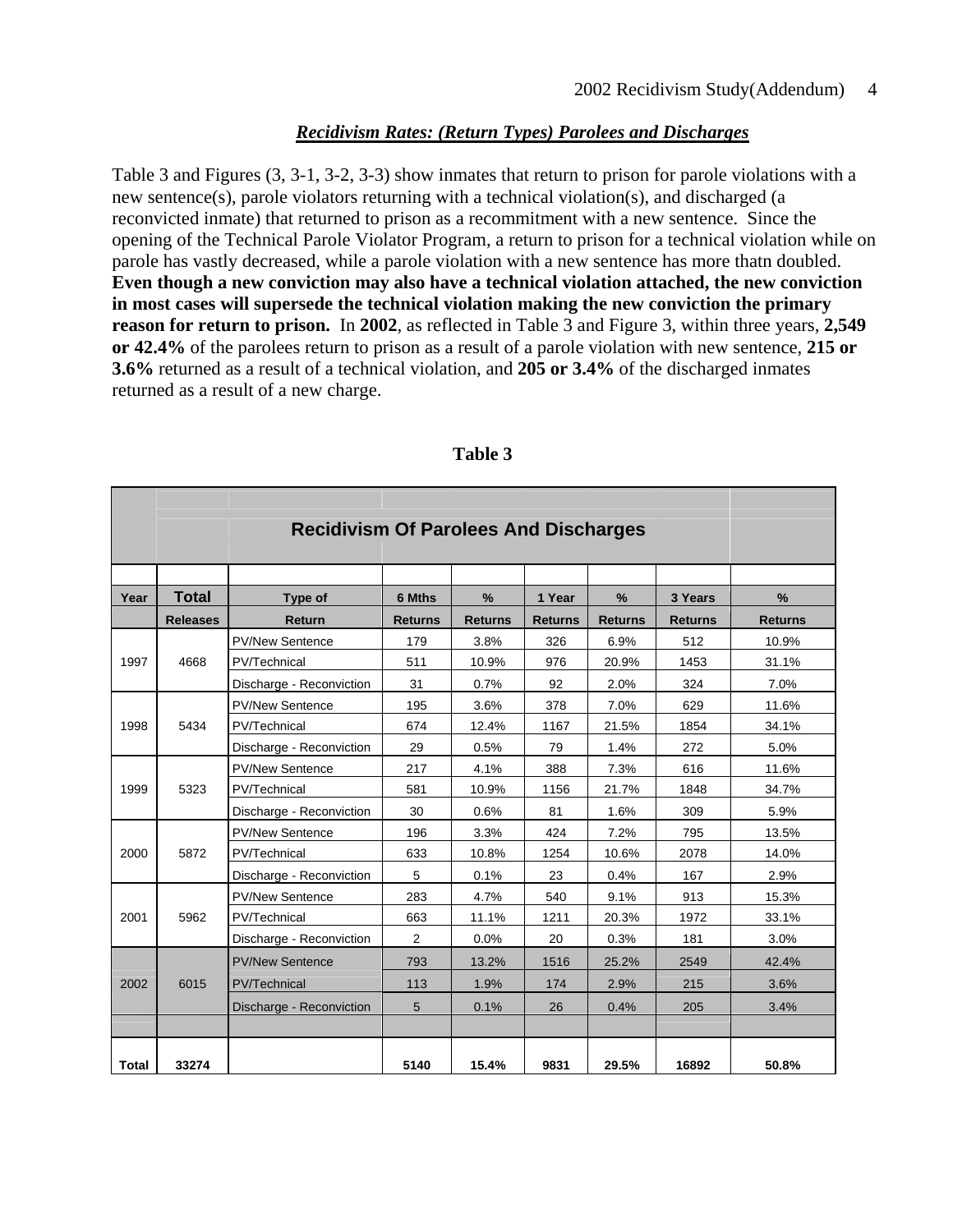**Figure 3** 



**Figure 3-1** 





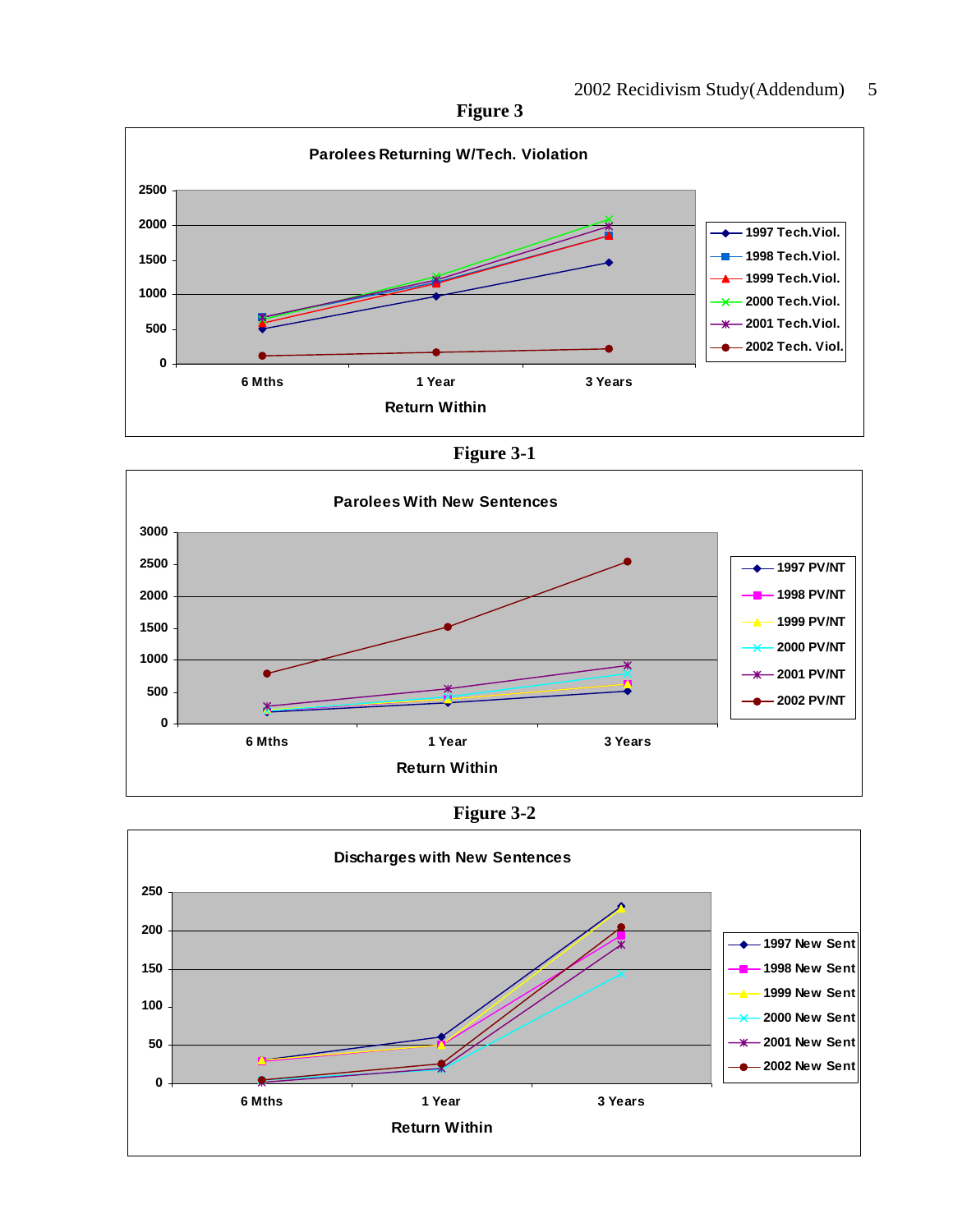



#### *Recidivism Rates: Gender*

Table 4 and Figures 4, 4-1, 4-2 exhibits recidivism rates by gender. In **2002**, males increased in return rates over the three-year post release time frame. From six months to one-year, data demonstrated a fairly constant return rate for both males and females; however, by the end of the third year there was a significant increase in males returning to prison. As a result, females, (slightly under two thirds), unlike their male counter parts, who parole and/or discharge their time do not return to prison, where nearly half of all males return.

| Year | Gender | <b>Total</b>    | 6 month       | $\%$           | 1 Year         | $\%$           | 3 Years        | Total %        | <b>Total Inmates</b> |
|------|--------|-----------------|---------------|----------------|----------------|----------------|----------------|----------------|----------------------|
|      |        | <b>Releases</b> | <b>Return</b> | <b>Returns</b> | <b>Returns</b> | <b>Returns</b> | <b>Returns</b> | <b>Returns</b> | <b>Not Returning</b> |
| 1997 | Female | 439             | 38            | 8.7%           | 94             | 21.4%          | 162            | 36.9%          | 277                  |
|      | Male   | 4229            | 683           | 16.2%          | 1300           | 30.7%          | 2127           | 50.3%          | 2102                 |
| 1998 | Female | 512             | 75            | 14.6%          | 123            | 24.0%          | 227            | 44.3%          | 285                  |
|      | Male   | 4922            | 823           | 16.7%          | 1501           | 30.5%          | 2528           | 51.4%          | 2394                 |
| 1999 | Female | 545             | 58            | 10.6%          | 115            | 21.1%          | 206            | 37.8%          | 339                  |
|      | Male   | 4785            | 774           | 16.2%          | 1514           | 31.6%          | 2532           | 52.9%          | 2253                 |
| 2000 | Female | 652             | 75            | 11.5%          | 158            | 24.2%          | 264            | 40.5%          | 388                  |
|      | Male   | 5220            | 759           | 14.5%          | 1543           | 29.6%          | 2766           | 53.0%          | 2454                 |
| 2001 | Female | 625             | 81            | 13.0%          | 140            | 22.4%          | 260            | 41.6%          | 365                  |
|      | Male   | 5337            | 867           | 16.2%          | 1631           | 30.6%          | 2806           | 52.6%          | 2531                 |
| 2002 | Female | 594             | 67            | 11.3%          | 134            | 22.6%          | 242            | 40.7%          | 320                  |
|      | Male   | 5421            | 844           | 15.6%          | 1582           | 29.2%          | 2727           | 50.3%          | 2426                 |

**Table 4**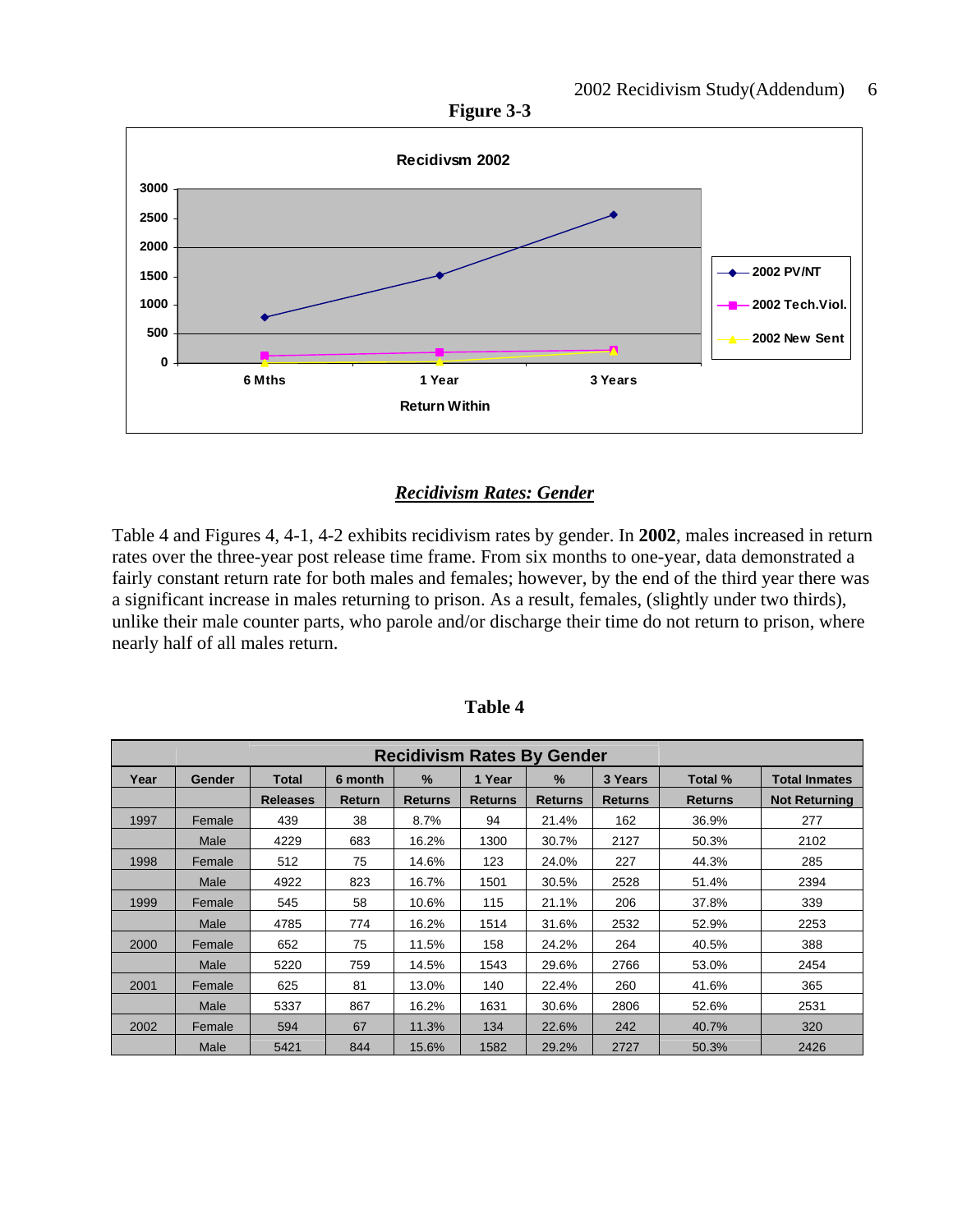



## **Figure 4-1**



## **Figure 4-2**

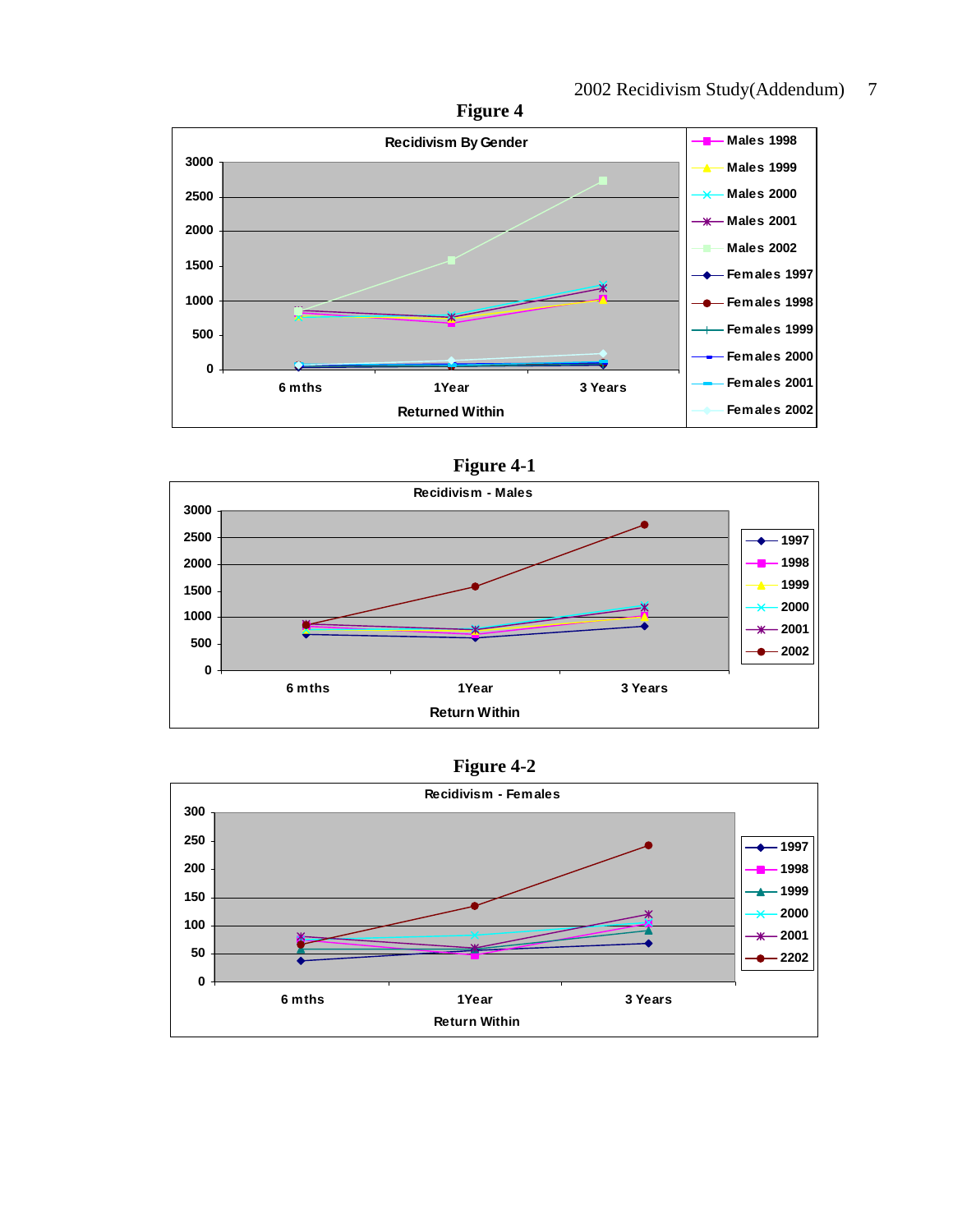## *Recidivism Rates: Race*

Recidivism rates were generated by race for **CY2002** and incorporated time frames of six (6) months, one-year, and three-years. Recidivism rates were based on three areas of ethnic diversity. Within the ADC, the population primarily consists of Caucasian and African-American racial designation, while only a small percentage consists of Hispanic and other. For this report, the Hispanic category consists of Cuban and Mexican racial designations, and the other category incorporates both Asian and Native American. The **2002** recidivism addendum study incorporates Caucasian, African-American, Hispanic, and other racial designations to demonstrate recidivism rates by race as provided in Table 5. In **2002**, **3,292** Caucasian inmates were released. Within six (6) months, **497 or 15.1%** returned to prison. Within one (1) year, **962 or 29.2%** returned and within three (3) years, **1,613 or 49.0%** returned to prison. For **CY 2002**, African-American inmates have a slightly higher recidivism rate **(51% vs. 49%)** than their Caucasian counterparts (see table 5).

|      | 2002 Recidivism Rates By Race |                 |                |                |                |                |                |                |  |  |
|------|-------------------------------|-----------------|----------------|----------------|----------------|----------------|----------------|----------------|--|--|
| Year | Race                          | <b>Total</b>    | <b>6 Month</b> | $\%$           | 1 Year         | %              | 3 Years        | $\frac{9}{6}$  |  |  |
|      |                               | <b>Releases</b> | <b>Returns</b> | <b>Returns</b> | <b>Returns</b> | <b>Returns</b> | <b>Returns</b> | <b>Returns</b> |  |  |
| 1997 | <b>Black</b>                  | 2420            | 413            | 17.1%          | 795            | 32.9%          | 1268           | 52.4%          |  |  |
| 1997 | Hispanic                      | 29              | $\overline{2}$ | 6.9%           | 4              | 13.8%          | $\overline{7}$ | 24.1%          |  |  |
| 1997 | Other                         | 16              | 0              | 0.0%           | $\mathbf 0$    | 0.0%           | $\overline{2}$ | 12.5%          |  |  |
| 1997 | White                         | 2202            | 306            | 13.9%          | 595            | 27.0%          | 1013           | 46.0%          |  |  |
| 1998 | <b>Black</b>                  | 2685            | 481            | 17.9%          | 877            | 32.7%          | 1463           | 54.5%          |  |  |
| 1998 | Hispanic                      | 25              | 5              | 20.0%          | $\overline{7}$ | 28.0%          | 8              | 32.0%          |  |  |
| 1998 | Other                         | 18              | 1              | 5.6%           | 4              | 22.2%          | 9              | 50.0%          |  |  |
| 1998 | White                         | 2706            | 411            | 15.2%          | 737            | 27.2%          | 1275           | 47.1%          |  |  |
| 1999 | <b>Black</b>                  | 2541            | 414            | 16.3%          | 801            | 31.5%          | 1362           | 53.6%          |  |  |
| 1999 | Hispanic                      | 19              | 2              | 10.5%          | 3              | 15.8%          | 5              | 26.3%          |  |  |
| 1999 | Other                         | 13              | 0              | 0.0%           | 2              | 15.4%          | 3              | 23.1%          |  |  |
| 1999 | White                         | 2757            | 416            | 15.1%          | 822            | 29.8%          | 1367           | 49.6%          |  |  |
| 2000 | <b>Black</b>                  | 2756            | 401            | 14.6%          | 817            | 29.6%          | 1512           | 54.9%          |  |  |
| 2000 | Hispanic                      | 66              | 6              | 9.1%           | 10             | 15.2%          | 16             | 24.2%          |  |  |
| 2000 | Other                         | 62              | 4              | 6.5%           | 5              | 8.1%           | 9              | 14.5%          |  |  |
| 2000 | White                         | 2988            | 423            | 14.2%          | 869            | 29.1%          | 1503           | 50.3%          |  |  |
| 2001 | <b>Black</b>                  | 2718            | 463            | 17.0%          | 839            | 30.9%          | 1476           | 54.3%          |  |  |
| 2001 | Hispanic                      | 64              | 3              | 4.7%           | 10             | 15.6%          | 18             | 28.1%          |  |  |
| 2001 | Other                         | 45              | 3              | 6.7%           | 4              | 8.9%           | 8              | 17.8%          |  |  |
| 2001 | White                         | 3135            | 479            | 15.3%          | 918            | 29.3%          | 1564           | 49.9%          |  |  |
| 2002 | <b>Black</b>                  | 2618            | 408            | 15.6%          | 741            | 28.3%          | 1335           | 51.0%          |  |  |
| 2002 | Hispanic                      | 75              | 5              | 6.7%           | 9              | 12.0%          | 13             | 17.3%          |  |  |
| 2002 | Other                         | 30              | $\mathbf 0$    | 0.0%           | 3              | 10.0%          | $\overline{7}$ | 23.3%          |  |  |
| 2002 | White                         | 3292            | 497            | 15.1%          | 962            | 29.2%          | 1613           | 49.0%          |  |  |

**Table 5**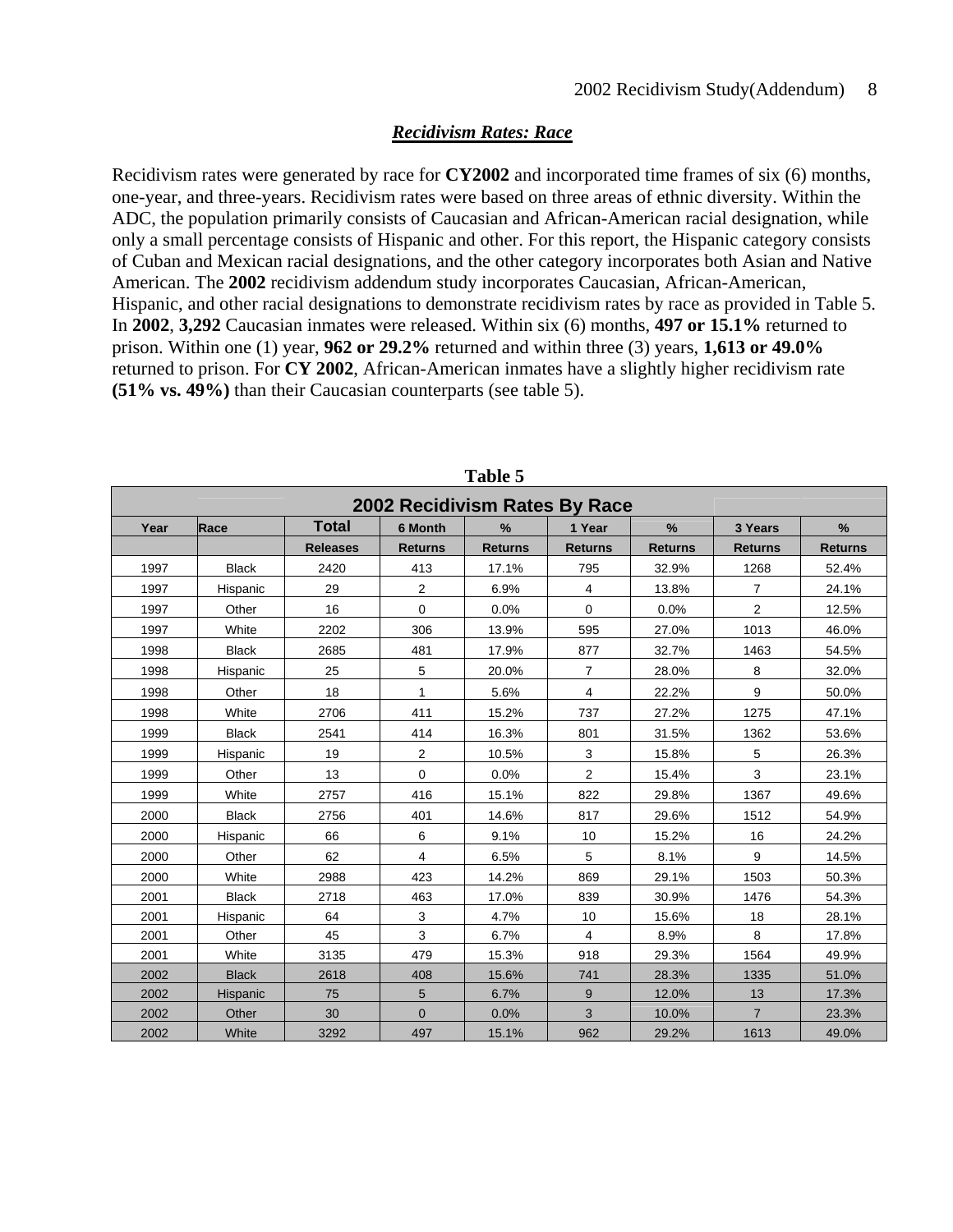## *Recidivism Rates: Age*

Age shows to be significantly related to recidivism within the ADC. An inmate's age at his/her last admission was significantly related to return to custody (See table 6). For males, this was fairly evident when reviewing age cohorts of **25-34** as primary, and **35-44** as secondary return age ranges. Females returning to prison also demonstrated increase returns in age ranges of **25-34** and **35-44** (See Figure 6). Within each consecutive year, the overall return rate for males increased from to 1997 to 1999. From 1997 to 1998, there was a 1.1% increase in return rates, 1998 to1999 showed a 1.6% increase, while from **2001 to 2002** reflects a **3.1 %** decrease in overall recidivism rates.

| 2002 Recidivism by Age (male) |              |                 |                |                |                |  |  |  |  |
|-------------------------------|--------------|-----------------|----------------|----------------|----------------|--|--|--|--|
| Gender                        | <b>AGE</b>   | <b>6 Months</b> | 1 Year         | 3 Years        | Total %        |  |  |  |  |
|                               |              | <b>Returns</b>  | <b>Returns</b> | <b>Returns</b> | <b>Returns</b> |  |  |  |  |
| <b>Male</b>                   | $\leq$ =17   |                 | 2              | 3              | 0.1%           |  |  |  |  |
|                               | $18 - 24$    | 216             | 401            | 717            | 26.3%          |  |  |  |  |
|                               | $25 - 34$    | 330             | 633            | 1050           | 38.5%          |  |  |  |  |
|                               | $35 - 44$    | 245             | 451            | 764            | 28.0%          |  |  |  |  |
|                               | 45 - 54      | 50              | 90             | 181            | 6.6%           |  |  |  |  |
|                               | $55 - 64$    |                 | 4              | 10             | 0.4%           |  |  |  |  |
|                               | $>= 65$      |                 | 1              | $\mathbf{2}$   | 0.1%           |  |  |  |  |
|                               | <b>Total</b> | 844             | 1582           | 2727           | 100.0%         |  |  |  |  |

| anıe |  |
|------|--|
|------|--|

#### **Table 6 Cont.**

| 2002 Recidivism by Age (female) |              |                 |                |                |                |  |  |  |
|---------------------------------|--------------|-----------------|----------------|----------------|----------------|--|--|--|
| Gender                          | <b>AGE</b>   | <b>6 Months</b> | 1 Year         | 3 Years        | Total %        |  |  |  |
|                                 |              | <b>Returns</b>  | <b>Returns</b> | <b>Returns</b> | <b>Returns</b> |  |  |  |
| Female                          | $\leq$ = 17  | 0               | 0              |                | 0.4%           |  |  |  |
|                                 | $18 - 24$    | 8               | 18             | 29             | 12.0%          |  |  |  |
|                                 | $25 - 34$    | 26              | 52             | 106            | 43.8%          |  |  |  |
|                                 | $35 - 44$    | 29              | 54             | 91             | 37.6%          |  |  |  |
|                                 | 45 - 54      | 3               | 9              | 14             | 5.8%           |  |  |  |
|                                 | $55 - 64$    |                 |                |                | 0.4%           |  |  |  |
|                                 | $>= 65$      | 0               | 0              | 0              | 0.0%           |  |  |  |
|                                 | <b>Total</b> | 67              | 134            | 242            | 100.0%         |  |  |  |